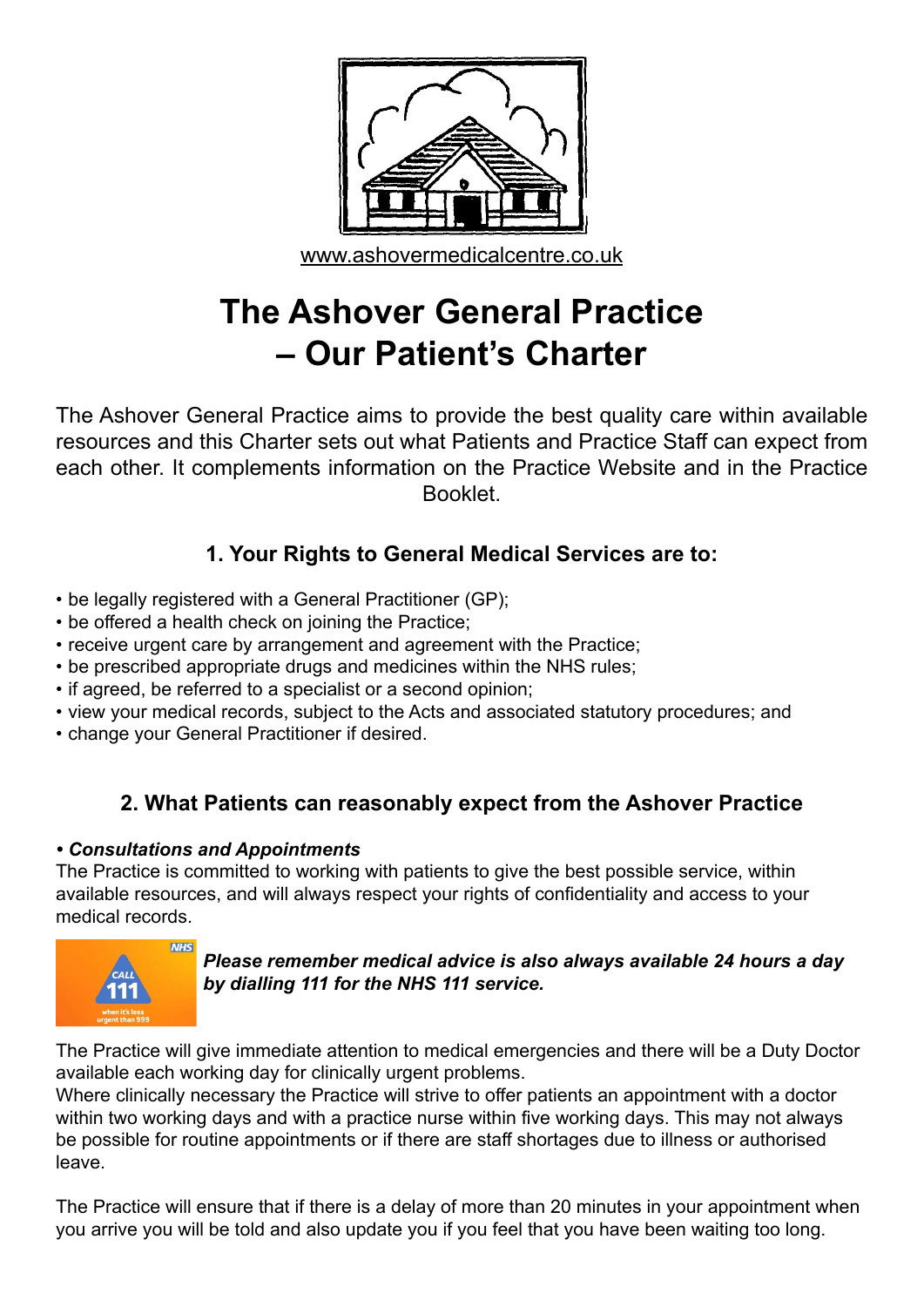An appointment is normally for one person and, ideally, for one issue. You may request a chaperone when booking, on arrival or during your consultation. Where another member of the family also needs to be seen or you have more than one issue please discuss with Reception as you may need to book a longer or another appointment.

Telephone consultations are available and are increasingly preferred as a convenient method of consultation between patients and Doctors. If one is booked, please ensure your availability; only two attempts will be made by Doctors to telephone you.

#### *• Prescriptions, Test Results and Referrals*

After a consultation your Prescription will be dispensed at the Dispensary. Repeat Prescriptions will normally be available for collection three working days after being submitted.

The Practice strongly encourages all eligible patients to use the Practice Dispensary; its service generates funds to support the continued presence of the Medical Centre in the village. Using a Supermarket or High Street Pharmacy results in a loss of potential income to the centre.

Blood tests are carried out at the Surgery and results are normally returned within a week. Patients whose results are a cause of concern will be contacted by a Doctor within two working days of receipt but, to be safe, all patients should phone for results after one week if they have not heard from the Practice.

Urgent referrals for X-rays, scans or to consultants or other health or care agencies are normally made within one working day of the appointment. The normal response times are two weeks for X-rays and scans and three weeks for letters from Consultants. Referral letters to a private health provider can also be provided. Non urgent referrals will be processed within five working days of the patient or the Doctor's decision to refer.

Investigation results arranged by hospital departments will be communicated direct to patients; please contact the hospital, and not the Practice, about results from these tests.

## **3. What the Ashover Practice can reasonably expect from its Patients**

Patients and Practice Staff are partners in the care you receive; please treat all members of staff with the same courtesy, kindness and respect that you would like to receive yourself.

#### *• Appointments and Home Visits*

Please ask for urgent appointments and emergency consultations only when necessary. Please also ask for a Home Visit only when clinically necessary and it is impossible for the patient to attend the surgery. If you need a home visit, please telephone before 10.30am as late requests impact severely on the service to other patients.

#### *• The Work of Reception*

Patients are asked to keep the Practice up to date with your mobile and landline phone numbers and email addresses and to respond quickly to any letters from the Practice.



Patients are asked to let Reception know as soon as possible if they are unable to keep an appointment or are going to be late. 15 minutes grace is given but you cannot assume an appointment will be kept open or that another Doctor will be available for a late arrival. Please be understanding if your own appointment is delayed by someone else's emergency; Reception will try and keep you informed of any changing situation.